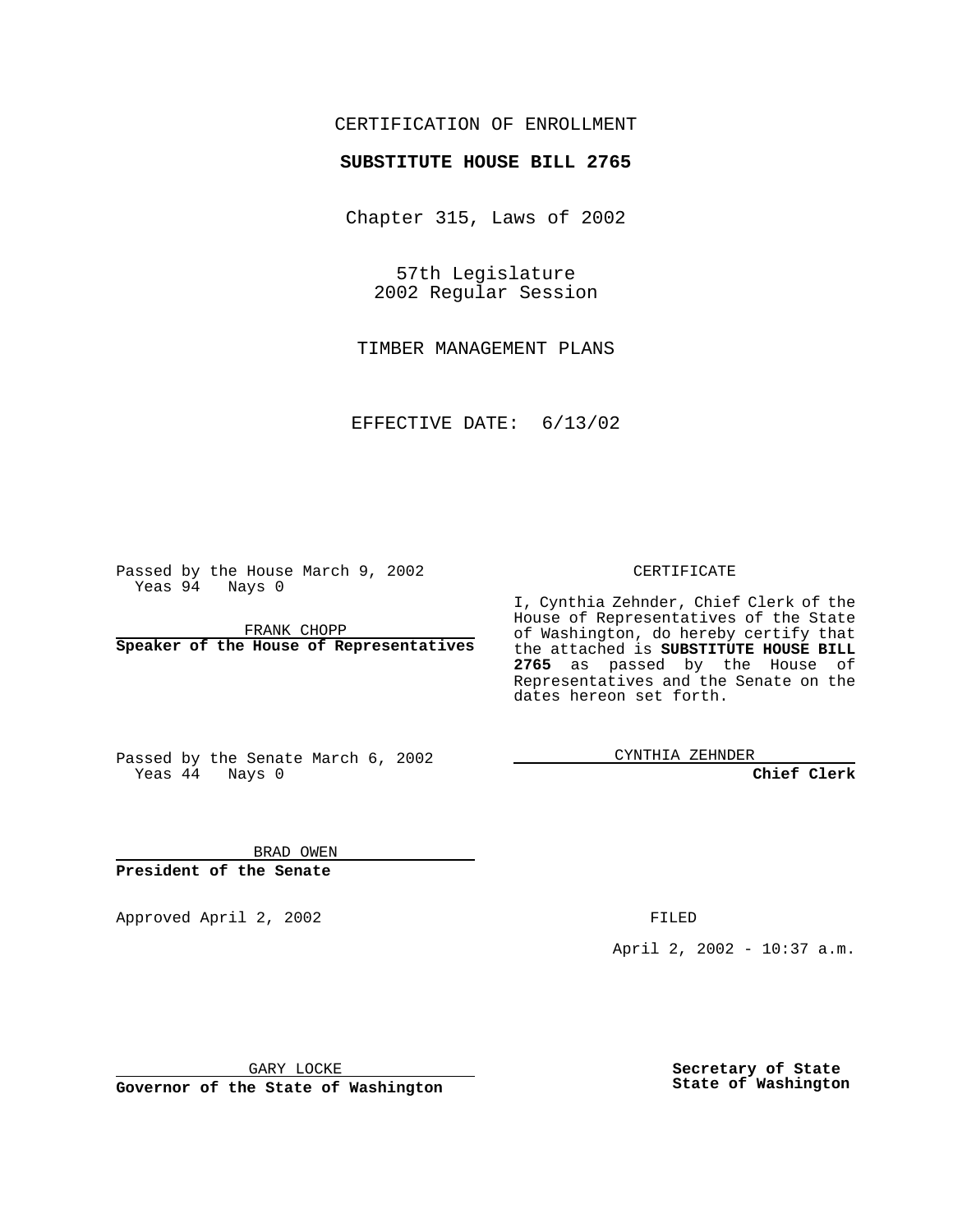## **SUBSTITUTE HOUSE BILL 2765** \_\_\_\_\_\_\_\_\_\_\_\_\_\_\_\_\_\_\_\_\_\_\_\_\_\_\_\_\_\_\_\_\_\_\_\_\_\_\_\_\_\_\_\_\_\_\_

\_\_\_\_\_\_\_\_\_\_\_\_\_\_\_\_\_\_\_\_\_\_\_\_\_\_\_\_\_\_\_\_\_\_\_\_\_\_\_\_\_\_\_\_\_\_\_

## AS AMENDED BY THE SENATE

Passed Legislature - 2002 Regular Session

**State of Washington 57th Legislature 2002 Regular Session**

**By** House Committee on Natural Resources (originally sponsored by Representatives Orcutt, Fromhold, Morell and McDermott)

Read first time 02/06/2002. Referred to Committee on .

 AN ACT Relating to timber and forest lands; and amending RCW 84.34.020 and 84.34.041.

BE IT ENACTED BY THE LEGISLATURE OF THE STATE OF WASHINGTON:

 **Sec. 1.** RCW 84.34.020 and 2001 c 249 s 12 are each amended to read as follows:

 As used in this chapter, unless a different meaning is required by the context:

 (1) "Open space land" means (a) any land area so designated by an official comprehensive land use plan adopted by any city or county and zoned accordingly, or (b) any land area, the preservation of which in its present use would (i) conserve and enhance natural or scenic resources, or (ii) protect streams or water supply, or (iii) promote conservation of soils, wetlands, beaches or tidal marshes, or (iv) enhance the value to the public of abutting or neighboring parks, forests, wildlife preserves, nature reservations or sanctuaries or other open space, or (v) enhance recreation opportunities, or (vi) preserve historic sites, or (vii) preserve visual quality along highway, road, and street corridors or scenic vistas, or (viii) retain in its natural state tracts of land not less than one acre situated in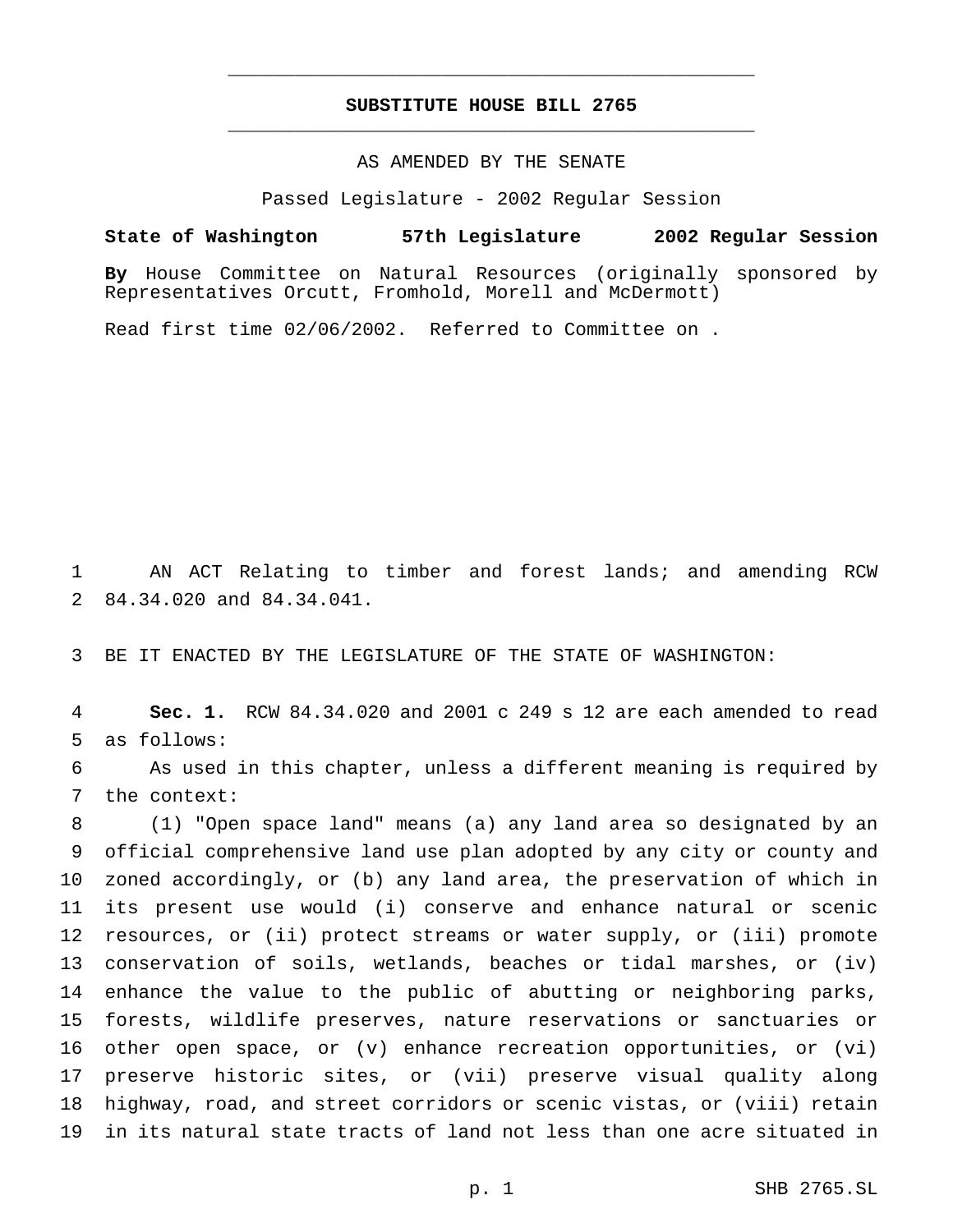an urban area and open to public use on such conditions as may be reasonably required by the legislative body granting the open space classification, or (c) any land meeting the definition of farm and agricultural conservation land under subsection (8) of this section. As a condition of granting open space classification, the legislative body may not require public access on land classified under (b)(iii) of this subsection for the purpose of promoting conservation of wetlands.

(2) "Farm and agricultural land" means:

 (a) Any parcel of land that is twenty or more acres or multiple parcels of land that are contiguous and total twenty or more acres:

 (i) Devoted primarily to the production of livestock or agricultural commodities for commercial purposes;

 (ii) Enrolled in the federal conservation reserve program or its successor administered by the United States department of agriculture; or

 (iii) Other similar commercial activities as may be established by rule;

 (b) Any parcel of land that is five acres or more but less than twenty acres devoted primarily to agricultural uses, which has produced a gross income from agricultural uses equivalent to, as of January 1, 1993:

 (i) One hundred dollars or more per acre per year for three of the five calendar years preceding the date of application for classification under this chapter for all parcels of land that are classified under this subsection or all parcels of land for which an application for classification under this subsection is made with the granting authority prior to January 1, 1993; and

 (ii) On or after January 1, 1993, two hundred dollars or more per acre per year for three of the five calendar years preceding the date 30 of application for classification under this chapter;

 (c) Any parcel of land of less than five acres devoted primarily to agricultural uses which has produced a gross income as of January 1, 1993, of:

 (i) One thousand dollars or more per year for three of the five calendar years preceding the date of application for classification under this chapter for all parcels of land that are classified under this subsection or all parcels of land for which an application for classification under this subsection is made with the granting authority prior to January 1, 1993; and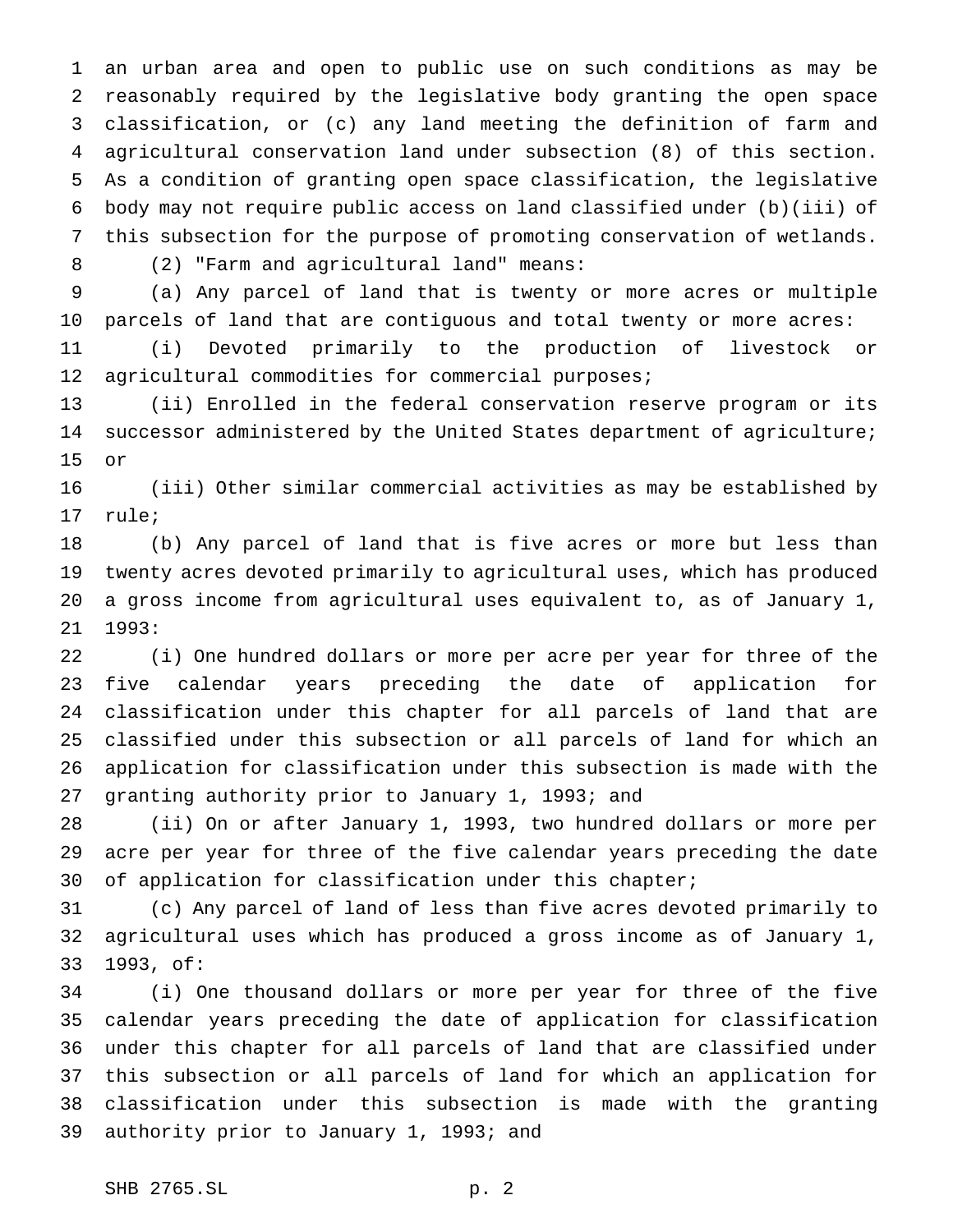(ii) On or after January 1, 1993, fifteen hundred dollars or more per year for three of the five calendar years preceding the date of application for classification under this chapter.

 Parcels of land described in (b)(i) and (c)(i) of this subsection shall, upon any transfer of the property excluding a transfer to a surviving spouse, be subject to the limits of (b)(ii) and (c)(ii) of this subsection;

 (d) Any lands including incidental uses as are compatible with agricultural purposes, including wetlands preservation, provided such incidental use does not exceed twenty percent of the classified land and the land on which appurtenances necessary to the production, preparation, or sale of the agricultural products exist in conjunction with the lands producing such products. Agricultural lands shall also include any parcel of land of one to five acres, which is not contiguous, but which otherwise constitutes an integral part of farming operations being conducted on land qualifying under this section as "farm and agricultural lands"; or

 (e) The land on which housing for employees and the principal place of residence of the farm operator or owner of land classified pursuant to (a) of this subsection is sited if: The housing or residence is on or contiguous to the classified parcel; and the use of the housing or the residence is integral to the use of the classified land for agricultural purposes.

 (3) "Timber land" means any parcel of land that is five or more acres or multiple parcels of land that are contiguous and total five or more acres which is or are devoted primarily to the growth and harvest 27 of timber for commercial purposes. ((A timber management plan shall be 28 f<del>iled with the county legislative authority at the time (a) an</del> application is made for classification as timber land pursuant to this chapter or (b) when a sale or transfer of timber land occurs and a 31 notice of classification continuance is signed.)) Timber land means the land only.

 (4) "Current" or "currently" means as of the date on which property is to be listed and valued by the assessor.

 (5) "Owner" means the party or parties having the fee interest in land, except that where land is subject to real estate contract "owner" shall mean the contract vendee.

 (6) "Contiguous" means land adjoining and touching other property held by the same ownership. Land divided by a public road, but

p. 3 SHB 2765.SL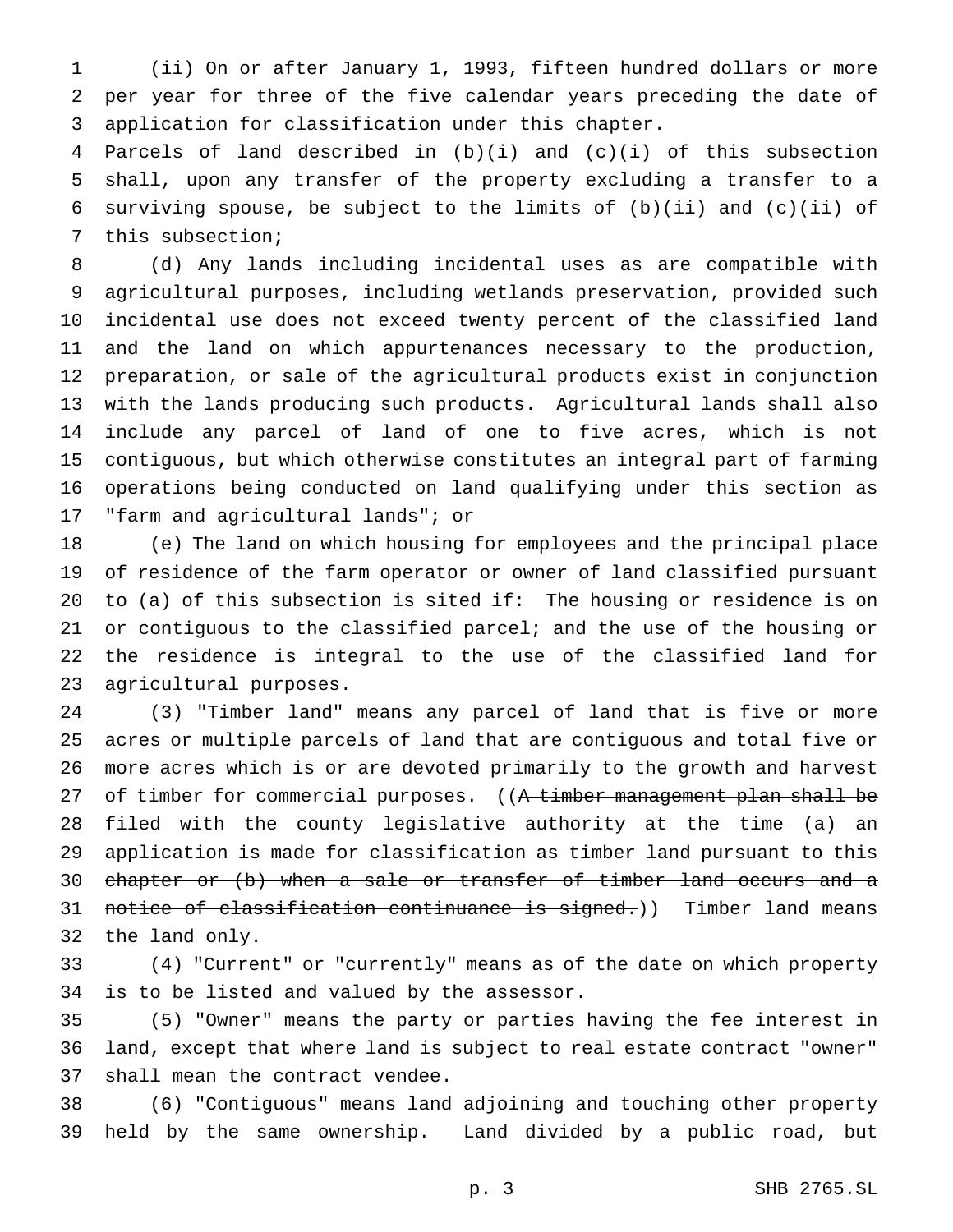otherwise an integral part of a farming operation, shall be considered contiguous.

 (7) "Granting authority" means the appropriate agency or official who acts on an application for classification of land pursuant to this chapter.

(8) "Farm and agricultural conservation land" means either:

 (a) Land that was previously classified under subsection (2) of this section, that no longer meets the criteria of subsection (2) of this section, and that is reclassified under subsection (1) of this section; or

 (b) Land that is traditional farmland that is not classified under chapter 84.33 or 84.34 RCW, that has not been irrevocably devoted to a use inconsistent with agricultural uses, and that has a high potential for returning to commercial agriculture.

 **Sec. 2.** RCW 84.34.041 and 1992 c 69 s 20 are each amended to read as follows:

17 An application for current use classification or reclassification under RCW 84.34.020(3) shall be made to the county legislative authority.

 (1) The application shall be made upon forms prepared by the department of revenue and supplied by the granting authority and shall 22 include the following elements that constitute a timber management plan:

 (a) A legal description of, or assessor's parcel numbers for, all 25 land the applicant desires to be classified as timber land;

(b) The date or dates of acquisition of the land;

 (c) A brief description of the timber on the land, or if the timber has been harvested, the owner's plan for restocking;

29 (d) Whether there is a forest management plan for the land;

(e) If so, the nature and extent of implementation of the plan;

(f) Whether the land is used for grazing;

 (g) Whether the land has been subdivided or a plat filed with respect to the land;

 (h) Whether the land and the applicant are in compliance with the restocking, forest management, fire protection, insect and disease control, weed control, and forest debris provisions of Title 76 RCW or applicable rules under Title 76 RCW;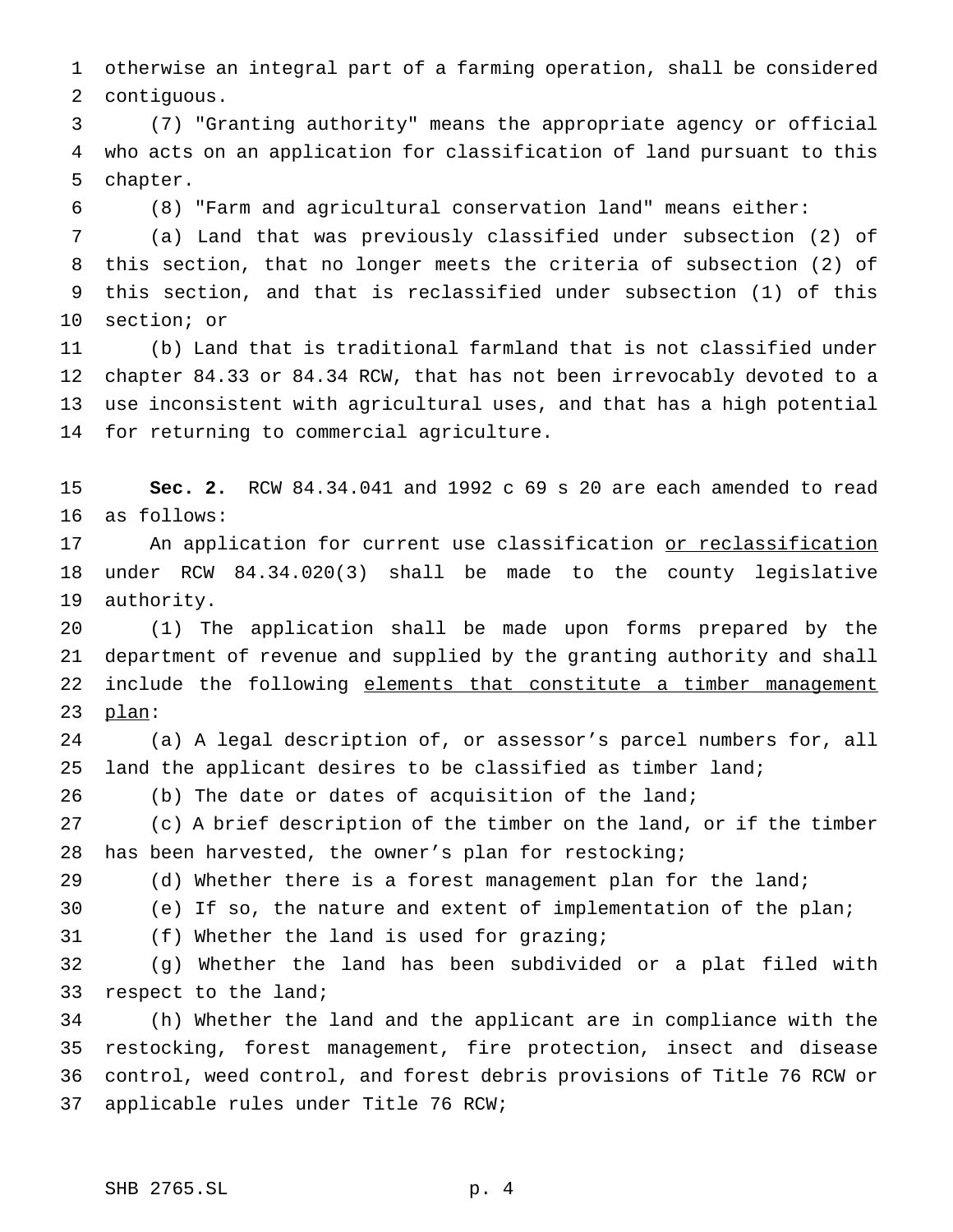(i) Whether the land is subject to forest fire protection assessments pursuant to RCW 76.04.610;

 (j) Whether the land is subject to a lease, option, or other right that permits it to be used for a purpose other than growing and harvesting timber;

 (k) A summary of the past experience and activity of the applicant in growing and harvesting timber;

 (l) A summary of current and continuing activity of the applicant in growing and harvesting timber;

 (m) A statement that the applicant is aware of the potential tax liability involved when the land ceases to be classified as timber land.

 (2) An application made for classification of land under RCW 84.34.020(3) shall be acted upon after a public hearing and after notice of the hearing is given by one publication in a newspaper of general circulation in the area at least ten days before the hearing. Application for classification of land in an incorporated area shall be acted upon by a granting authority composed of three members of the county legislative body and three members of the city legislative body in which the land is located.

 (3) The granting authority shall act upon the application with due regard to all relevant evidence and without any one or more items of evidence necessarily being determinative, except that the application may be denied for one of the following reasons, without regard to other items:

 (a) The land does not contain a stand of timber as defined in chapter 76.09 RCW and applicable rules, except this reason shall not alone be sufficient to deny the application (i) if the land has been recently harvested or supports a growth of brush or noncommercial type timber, and the application includes a plan for restocking within three years or the longer period necessitated by unavailability of seed or 32 ((seedings [seedlings])) seedlings, or (ii) if only isolated areas within the land do not meet minimum standards due to rock outcroppings, swamps, unproductive soil, or other natural conditions;

 (b) The applicant, with respect to the land, has failed to comply with a final administrative or judicial order with respect to a violation of the restocking, forest management, fire protection, insect and disease control, weed control, and forest debris provisions of Title 76 RCW or applicable rules under Title 76 RCW;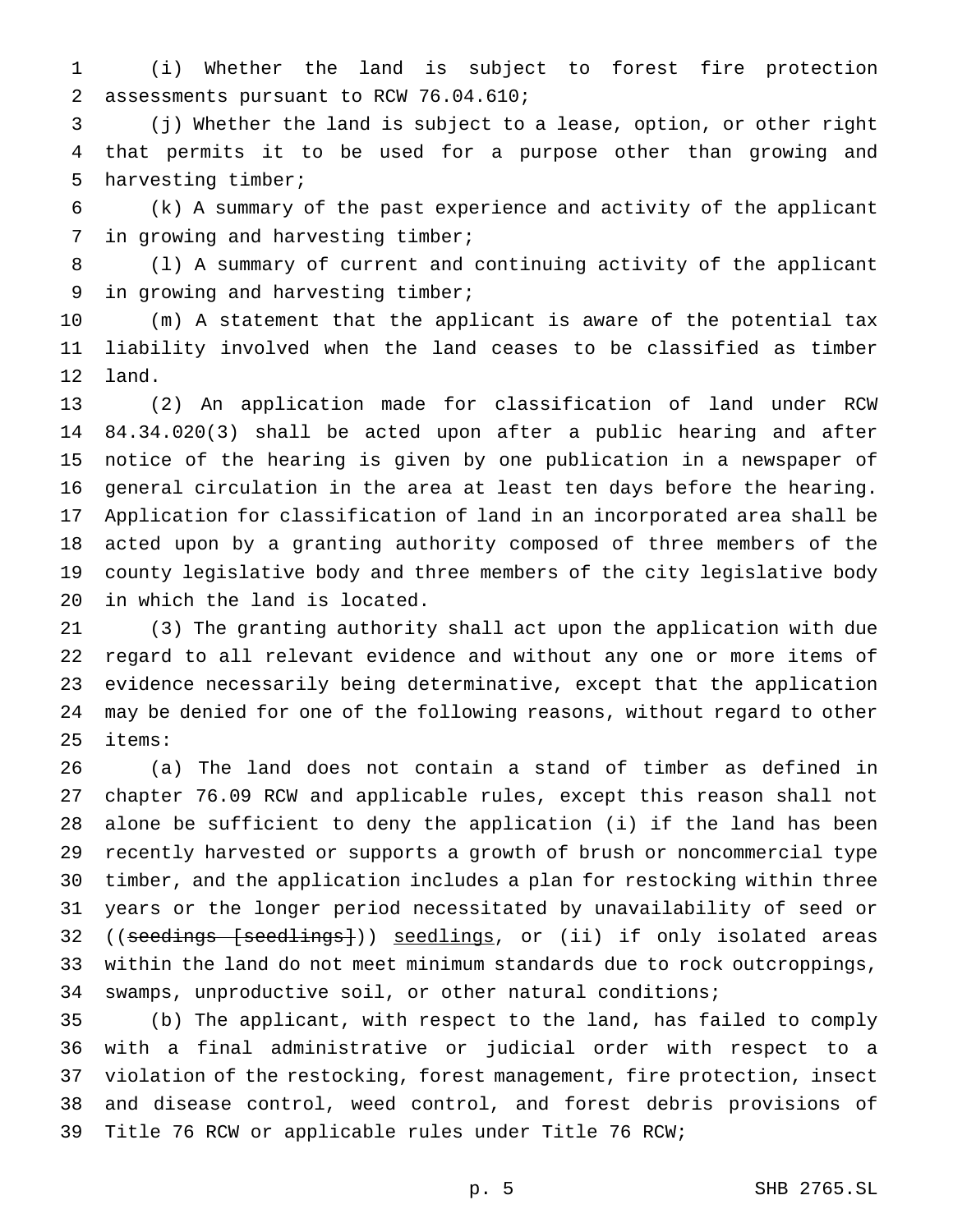(c) The land abuts a body of salt water and lies between the line of ordinary high tide and a line paralleling the ordinary high tide line and two hundred feet horizontally landward from the high tide line.

 (4) The timber management plan must be filed with the county legislative authority either: (a) When an application for classification under this chapter is submitted; (b) when a sale or 8 transfer of timber land occurs and a notice of continuance is signed; 9 or (c) within sixty days of the date the application for 10 reclassification under this chapter or from designated forest land is 11 received. The application for reclassification shall be accepted, but 12 shall not be processed until the timber management plan is received. If the timber management plan is not received within sixty days of the 14 date the application for reclassification is received, the application 15 for reclassification shall be denied.

16 If circumstances require it, the county assessor may allow in 17 writing an extension of time for submitting a timber management plan 18 when an application for classification or reclassification or notice of 19 continuance is filed. When the assessor approves an extension of time for filing the timber management plan, the county legislative authority may delay processing an application until the timber management plan is 22 received. If the timber management plan is not received by the date 23 set by the assessor, the application or the notice of continuance shall be denied.

 The granting authority may approve the application with respect to only part of the land that is described in the application, and if any part of the application is denied, the applicant may withdraw the entire application. The granting authority, in approving in part or whole an application for land classified pursuant to RCW 84.34.020(3), may also require that certain conditions be met.

 Granting or denial of an application for current use classification is a legislative determination and shall be reviewable only for arbitrary and capricious actions. The granting authority may not require the granting of easements for land classified pursuant to RCW 84.34.020(3).

 The granting authority shall approve or disapprove an application made under this section within six months following the date the application is received.